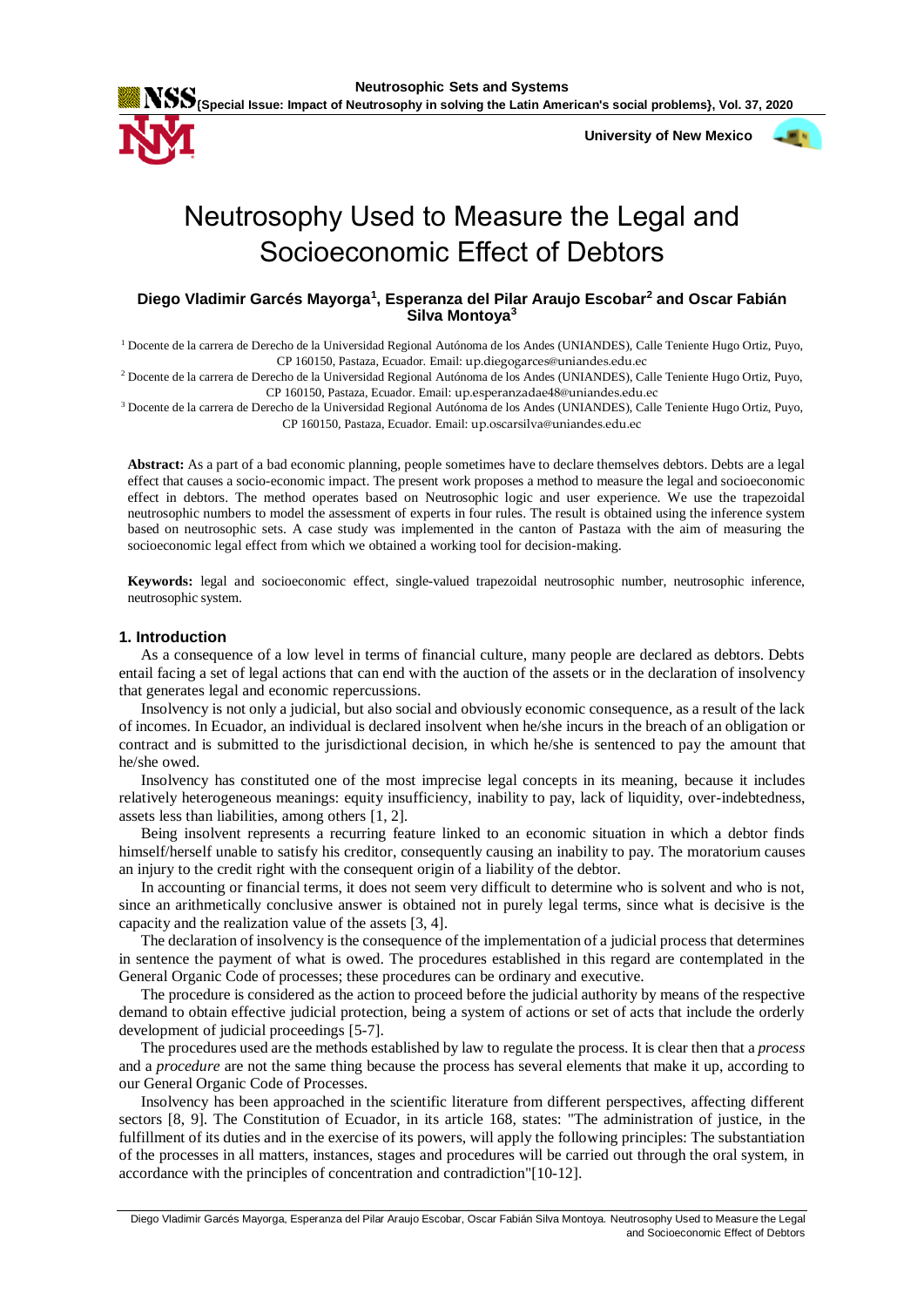Based on the aforementioned problems, this research defines a solution in which we propose a method to measure the legal and socioeconomic effect of debtors using neutrosophic logic. We use the trapezoidal neutrosophic numbers to model the assessment of experts in four rules. The result is obtained using the inference system based on neutrosophic sets. The advantage is that Neutrosophy is more accurate, but less determinate, than fuzzy logic. The case study, which consists of one enterprise's evaluation of Pastaza canton, in Ecuador, illustrates the applicability of the method.

The research is divided into the following sections: Materials and methods, where the main theoretical references of the research are presented and the inference process is described. Results and discussions present an example of the implementation of neutrosophic logic based on user experience to measure the legal and socioeconomic effect on debtors.

## **2. Materials and Methods**

This section contains the main concepts of Neutrosophic sets and neutrosophic inference.

Neutrosophy is an evolution form Paradoxism, an international movement in science and art, founded by Florentin Smarandache in 1980s, based on excessive use of antitheses, oxymoron, contradictions, and paradoxes [\[13\]](#page-6-3). In 1995, the author extended the Paradoxism (based on opposites) to a new branch of philosophy called Neutrosophy (based on opposites and their neutral) that originated many scientific branches, such as: neutrosophic logic, neutrosophic set, neutrosophic probability and statistics, etc. [\[14\]](#page-6-4).

**Definition 1**: [\[15,](#page-6-5) [16\]](#page-6-6) The Neutrosophic set N is characterized by three membership functions, which are the truth-membership function TA, indeterminacy-membership function IA, and falsehood-membership function FA, where U is the Universe of Discourse and  $\forall x \in U$ , TA(x), IA(x), FA(x)  $\subseteq$  ]-0, 1+[, and -0 $\le$ inf TA(x)+ inf IA (x) + inf FA (x)  $\leq$ sup TA(x)+ sup IA (x) + sup FA (x) $\leq$ 3+.

Notice that according to the definition,  $TA(x)$ ,  $IA(x)$  and  $FA(x)$  are real standard or non-standard subsets of ]-0, 1+[ and hence,  $TA(x)$ ,  $IA(x)$  and  $FA(x)$  can be subintervals of [0, 1].

**Definition 2**: [\[15,](#page-6-5) [16\]](#page-6-6) The Single-Valued Neutrosophic Set (SVNS) N over U is  $A = \{ \langle x, TA(x), IA(x), \rangle\}$  $FA(x) >: x \in U$ , where  $TA:U \rightarrow [0, 1]$ ,  $IA:U \rightarrow [0, 1]$ , and  $FA:U \rightarrow [0, 1]$ ,  $0 \le TA(x) + IA(x) + FA(x) \le 3$ .

The *Single-Valued Neutrosophic number* (SVNN) is represented by  $N = (t, i, f)$ , such that  $0 \le t$ , i,  $f \le 1$  and  $0 \le t + i + f \le 3.$ 

#### **Definition 3:** [\[15-18\]](#page-6-5) The *single-valued trapezoidal neutrosophic number*,

 $\tilde{a} = \langle (a_1, a_2, a_3, a_4), a_{\tilde{a}}, \beta_{\tilde{a}}, \gamma_{\tilde{a}} \rangle$ , is a neutrosophic set on ℝ, whose truth, indeterminacy and falsehood membership functions are defined as follows, respectively:

 $T_{\tilde{a}}(x) =$ 

 $\overline{\mathcal{L}}$  $\mathbf{I}$  $\vert$  $\alpha_{\tilde{a}(\frac{x-a_1}{a_2-a_1})}$ ,  $a_1 \le x \le a_2$  $\alpha_{\tilde{a}}$ , a<sub>2</sub>≤x≤a<sub>3</sub>  $\alpha_{\tilde{a}(\frac{a_3-x}{a_3-a_2})}$ ,  $a_3 \leq x \leq a_4$ 0, otherwise (1)

$$
I_{\tilde{a}}(x) = \frac{(a_2 - x + \beta_{\tilde{a}}(x - a_1))}{a_2 - a_1}, \qquad a_1 \le x \le a_2
$$
  

$$
\beta_{\tilde{a}} , \qquad a_2 \le x \le a_3
$$
  

$$
\frac{(x - a_2 + \beta_{\tilde{a}}(a_3 - x))}{a_3 - a_2}, \qquad a_3 \le x \le a_4
$$
  

$$
I_{\tilde{a}}(x) = \qquad (3)
$$

Diego Vladimir Garcés Mayorga, Esperanza del Pilar Araujo Escobar, Oscar Fabián Silva Montoya. Neutrosophy Used to Measure the Legal Socioeconomic Effect of Debtors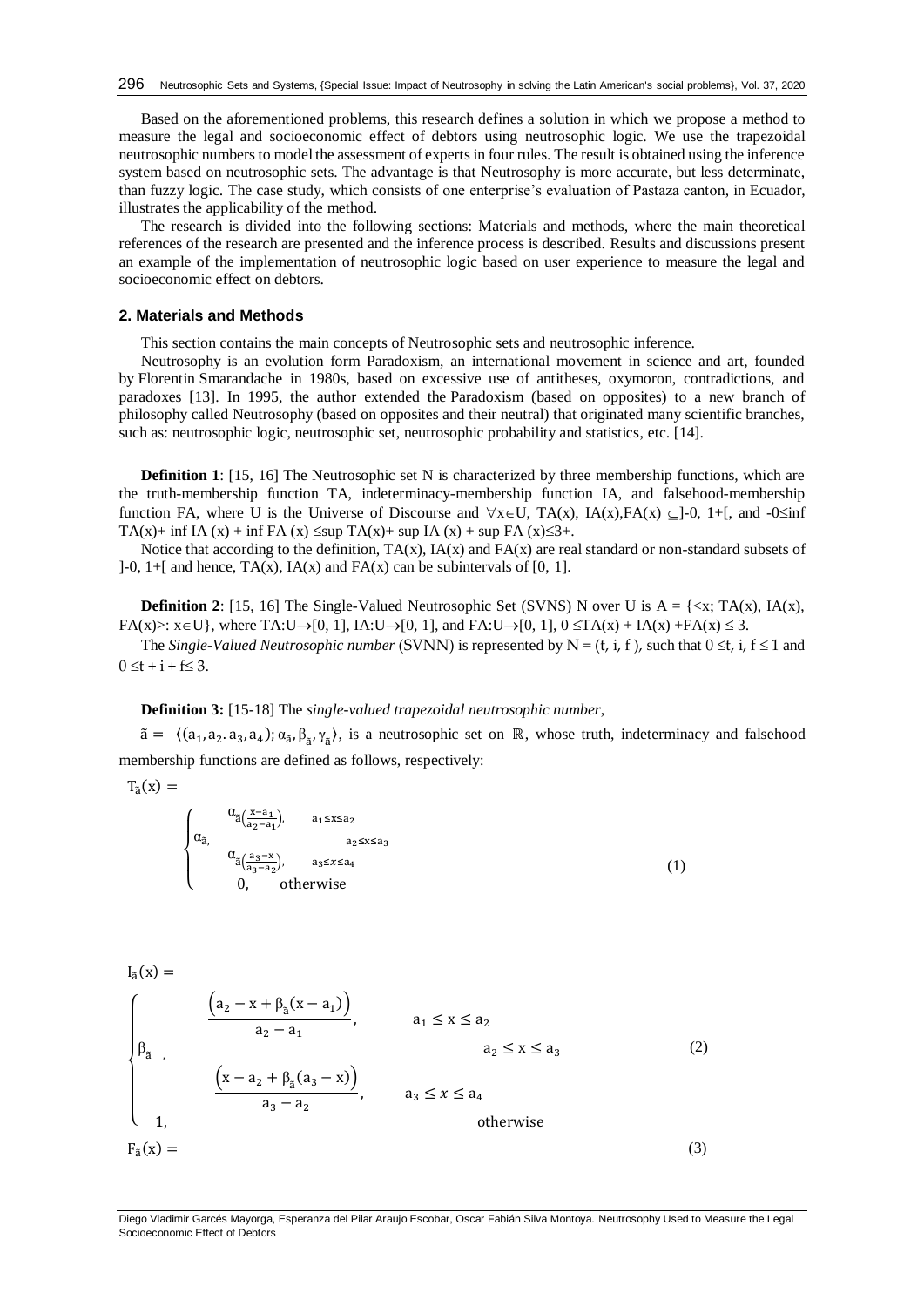$$
\begin{cases}\n\begin{cases}\n\frac{\left(a_{2}-x+\gamma_{\tilde{a}}(x-a_{1})\right)}{a_{2}-a_{1}}, & a_{1} \leq x \leq a_{2} \\
a_{2} & a_{2} \leq x \leq a_{3}\n\end{cases} \\
\frac{\left(x-a_{2}+\gamma_{\tilde{a}}(a_{3}-x)\right)}{a_{3}-a_{2}}, & a_{3} \leq x \leq a_{4} \\
1, & \text{otherwise}\n\end{cases}
$$

Where  $\alpha_{\tilde{a}}, \beta_{\tilde{a}}, \gamma_{\tilde{a}} \in [0, 1], \quad a_1, a_2, a_3, a_4 \in \mathbb{R}$  and  $a_1 \le a_2 \le a_3 \le a_4$ .

**Definition 4:** [\[15-18\]](#page-6-5) Given  $\tilde{a} = \langle (a_1, a_2, a_3, a_4); \alpha_{\tilde{a}}, \beta_{\tilde{a}}, \gamma_{\tilde{a}} \rangle$  and  $\tilde{b} = \langle (b_1, b_2, b_3, b_4); \alpha_{\tilde{b}}, \beta_{\tilde{b}}, \gamma_{\tilde{b}} \rangle$  two single-valued trapezoidal neutrosophic numbers and  $\lambda$  any non-null number in the real line. Then, the following operations are defined:

- 1. Addition:  $\tilde{a} + \tilde{b} = \langle (a_1 + b_1, a_2 + b_2, a_3 + b_3, a_4 + b_4); a_{\tilde{a}} \wedge a_{\tilde{b}}, \beta_{\tilde{a}} \vee \beta_{\tilde{b}}, \gamma_{\tilde{a}} \vee \gamma_{\tilde{b}} \rangle$
- 2. Subtraction:  $\tilde{a} \tilde{b} = \langle (a_1 b_4, a_2 b_3, a_3 b_2, a_4 b_1) ; \alpha_{\tilde{a}} \wedge \alpha_{\tilde{b}}, \beta_{\tilde{a}} \vee \beta_{\tilde{b}}, \gamma_{\tilde{a}} \vee \gamma_{\tilde{b}} \rangle$
- 3. Inversion:  $\tilde{a}^{-1} = \langle (a_4^{-1}, a_3^{-1}, a_2^{-1}, a_1^{-1}) ; \alpha_{\tilde{a}}, \beta_{\tilde{a}}, \gamma_{\tilde{a}} \rangle$ , where  $a_1, a_2, a_3, a_4 \neq 0$ .
- 4. Multiplication by a scalar number:

$$
\lambda \tilde{a} = \begin{cases}\n((\lambda a_1, \lambda a_2, \lambda a_3, \lambda a_4); \alpha_{\tilde{a}}, \beta_{\tilde{a}}, \gamma_{\tilde{a}}), & \lambda > 0 \\
((\lambda a_4, \lambda a_3, \lambda a_2, \lambda a_1); \alpha_{\tilde{a}}, \beta_{\tilde{a}}, \gamma_{\tilde{a}}), & \lambda < 0\n\end{cases}
$$

5. Division of two trapezoidal neutrosophic numbers:

$$
\frac{\tilde{a}}{\tilde{b}}=\sqrt{\langle\!\!\!\begin{array}{l} \big\langle \Big(\frac{a_1}{b_4},\frac{a_2}{b_3},\frac{a_3}{b_2},\frac{a_4}{b_1}\Big);\alpha_{\tilde{a}}\wedge\alpha_{\tilde{b}},\beta_{\tilde{a}}\vee\beta_{\tilde{b}},\gamma_{\tilde{a}}\vee\gamma_{\tilde{b}}\rangle,a_4>0\ \text{ and }b_4>0\\\langle\Big(\frac{a_4}{b_4},\frac{a_3}{b_3},\frac{a_2}{b_2},\frac{a_1}{b_1}\Big);\alpha_{\tilde{a}}\wedge\alpha_{\tilde{b}},\beta_{\tilde{a}}\vee\beta_{\tilde{b}},\gamma_{\tilde{a}}\vee\gamma_{\tilde{b}}\rangle,a_4<0\ \text{ and }b_4>0\\\langle\Big(\frac{a_4}{b_1},\frac{a_3}{b_2},\frac{a_2}{b_3},\frac{a_1}{b_4}\Big);\alpha_{\tilde{a}}\wedge\alpha_{\tilde{b}},\beta_{\tilde{a}}\vee\beta_{\tilde{b}},\gamma_{\tilde{a}}\vee\gamma_{\tilde{b}}\rangle,a_4<0\ \text{ and }b_4<0\end{array}
$$

6. Multiplication of two trapezoidal neutrosophic numbers:

$$
\tilde{a}\tilde{b} = \begin{cases} \langle (a_1b_1, a_2b_2, a_3b_3, a_4b_4); a_{\tilde{a}} \wedge a_{\tilde{b}}, \beta_{\tilde{a}} \vee \beta_{\tilde{b}}, \gamma_{\tilde{a}} \vee \gamma_{\tilde{b}} \rangle, & a_4 > 0 \text{ and } b_4 > 0 \\ \langle (a_1b_4, a_2b_3, a_3b_2, a_4b_1); a_{\tilde{a}} \wedge a_{\tilde{b}}, \beta_{\tilde{a}} \vee \beta_{\tilde{b}}, \gamma_{\tilde{a}} \vee \gamma_{\tilde{b}} \rangle, & a_4 < 0 \text{ and } b_4 > 0 \\ \langle (a_4b_4, a_3b_3, a_2b_2, a_1b_1); a_{\tilde{a}} \wedge a_{\tilde{b}}, \beta_{\tilde{a}} \vee \beta_{\tilde{b}}, \gamma_{\tilde{a}} \vee \gamma_{\tilde{b}} \rangle, & a_4 < 0 \text{ and } b_4 < 0 \end{cases}
$$

Where,  $\Lambda$  is a t-norm and  $V$  is a t-conorm.

Definitions 3 and 4 refer to *single-valued triangular neutrosophic number* when the condition  $a_2 = a_3$  holds, [\[19-21\]](#page-6-7).

Neutrosophic numbers are defined as: be  $N = \{(T, I, F) : T, I, F \subseteq [0, 1]\}$ , a neutrosophic valuation is a mapping of a group of formulas proportional to N, this is that for every sentence p have:

 $v(p) = (T, I, F)$  (4)

With the purpose of facilitating the practical application to decision-making and engineering problems, the proposal of the Single-Valued Neutrosophic Set was made (SVN) [\[22\]](#page-6-8),[\[23\]](#page-6-9),[\[24\]](#page-6-10), which allow the use of linguistic variables [\[25-27\]](#page-6-11) increasing the way of interpreting the recommendation models and the use of indeterminacy*.*

**Definition 5.** The *Neutrosophic Logic* (NL) is the generalization of the fuzzy logic, where a logical proposition P is characterized by three components:

 $NL(P) = (T,I,F)$  (5)

Where the neutrosophic component T is the degree of truthfulness, F is the degree of falsehood, and I is the degree of indeterminacy ([6]).

**Definition 6.** Let  $(T_1, I_1, F_1)$  and  $(T_2, I_2, F_2)$  be elements of NL where the sum of the elements of the triplet is 1. The logical connectives of  $\{\neg, \wedge, \vee\}$  can be defined in the following way:

 $\neg(T_1,I_1,F_1) = (F_1,I_1,T_1)$  $(T_1,I_1,F_1) \wedge (T_2,I_2,F_2) = (T = min{T_1,T_2}, I = 1 - (T+F), F = max{F_1,F_2})$  $(T_1,I_1,F_1) \vee (T_2,I_2,F_2) = (T = \max \{T_1,T_2\}, I =1-(T + F), F = \min \{F_1,F_2\}).$ This Neutrosophic Logic is denoted by *NL1*.

Diego Vladimir Garcés Mayorga, Esperanza del Pilar Araujo Escobar, Oscar Fabián Silva Montoya. Neutrosophy Used to Measure the Legal and Socioeconomic Effect of Debtors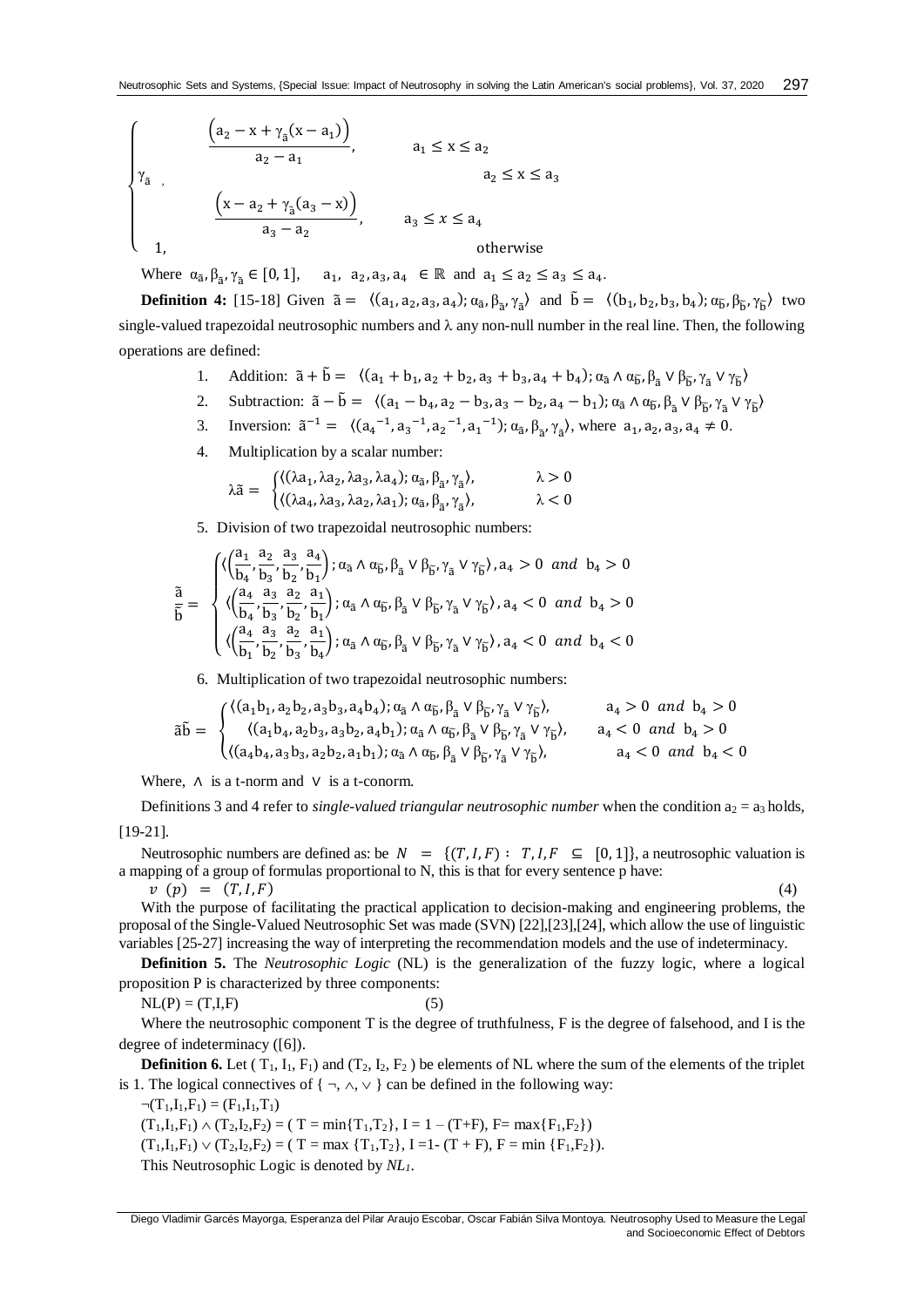**Definition 7.** Suppose that  $A = (T_1, I_1, F_1)$  and that  $A \rightarrow B = (T_2, I_2, F_2)$  in NL1. Then we can infer B with the values  $B = (T_3, I_3, F_3)$  where:

 $T_3 = T_2$  if  $T_2 > F_1$  $T_3 = 0$  if  $F_1 \le T_2$  $F_3 = F_2$  if  $F_2 < T_1$  $F3 = 0$  if  $F_2 \ge T_1$  $I_3 = 1 - T_3 - F_3$ .

This inference rule is the *modus ponens rule* for NL1 (MPNL1).

The purpose of *de-neutrosophication* is to convert an ordinary neutrosophic set (a type-1 neutrosophic set) obtained by neutrosophic type reduction to a single real number which represents the real output. The deneutrosophication process consists of three steps, see [12].

**Step 1.** Neutrosophic type reduction.

Given an interval neutrosophic set B with  $T_B(y)$ ,  $I_B(y)$ ;  $F_B(y) \subseteq [0, 1]$ , then, the neutrosophic type reduction transforms each interval into one number, see Equations 6, 7 and 8.

$$
T'_{B}(y) = \frac{\left(\inf T_{B}(y) + \sup T_{B}(y)\right)}{2} \tag{6}
$$

$$
I'_{B}(y) = \frac{\left(\inf I_{B}(y) + \sup I_{B}(y)\right)}{2} \tag{7}
$$

$$
F'_{B}(y) = \frac{\left(\inf F_{B}(y) + \sup F_{B}(y)\right)}{2} \tag{8}
$$

**Step 2.** *Synthesization*: It is the process to transform an ordinary neutrosophic set (a type-1 neutrosophic set) B into a fuzzy set B . It can be expressed using the following function:

 $f(T'_{B}(y), I'_{B}(y), F'_{B}(y))$ : [0, 1] × [0, 1] × [0, 1] → [0, 1], f can be defined as follows:

$$
T''_B(y) = a * T'_B(y) + b * (1 - F'_B(y)) + c * \frac{I'_B(y)}{2} + d * (1 - \frac{I'_B(y)}{2})
$$
\n(9)

Where  $0 \le a$ , b, c,  $d \le 1$  and  $a + b + c + d = 1$ .

The purpose of synthesization is to calculate the overall truth degree according to three components: truthmembership function, indeterminacy-membership function and falsehood-membership function. The component truth-membership function gives the direct information about the truth-degree, so it is directly used in the formula. The component falsehood-membership function gives the indirect information about the truthdegree, so (1-F) is used in the formula.

**Step 3.** Calculation of a typical neutrosophic value: one of the methods of calculation is given, the *center of area*. This method is sometimes called the *center of gravity method* or *centroid method*, the *de-neutrosophicated*   $value$ , dn(T<sub>B</sub> (y)) is calculated by the formula 10:

$$
dn(T_B(y)) = \frac{\int_{\alpha}^{\beta} T_B(y) y dy}{\int_{\alpha}^{\beta} T_B(y) dy}
$$
 (10)

To model using SVNN allows to make calculations based on linguistic terms, see Table 1. This table contains the association of linguistic terms with SVNNs.

| Linguistic term      | <b>SVNN</b>        |
|----------------------|--------------------|
| Extremely good (EG)  | (1,0,0)            |
| Very very good (VVG) | (0.9, 0.1, 0.1)    |
| Very good (VG)       | (0.8, 0.15, 0.20)  |
| Good(G)              | (0.70, 0.25, 0.30) |
| Medium good (MDG)    | (0.60, 0.35, 0.40) |
| Median(M)            | (0.50, 0.50, 0.50) |
| Medium bad (MDB)     | (0.40, 0.65, 0.60) |
| Bad(B)               | (0.30, 0.75, 0.70) |
| Very bad (VB)        | (0.20, 0.85, 0.80) |
| Very very bad (VVB)  | (0.10, 0.90, 0.90) |
| Extremely bad (EB)   | (0,1,1)            |

**Table 1:** Linguistic terms applied in [13-14] associated with a SVNN.

Diego Vladimir Garcés Mayorga, Esperanza del Pilar Araujo Escobar, Oscar Fabián Silva Montoya. Neutrosophy Used to Measure the Legal Socioeconomic Effect of Debtors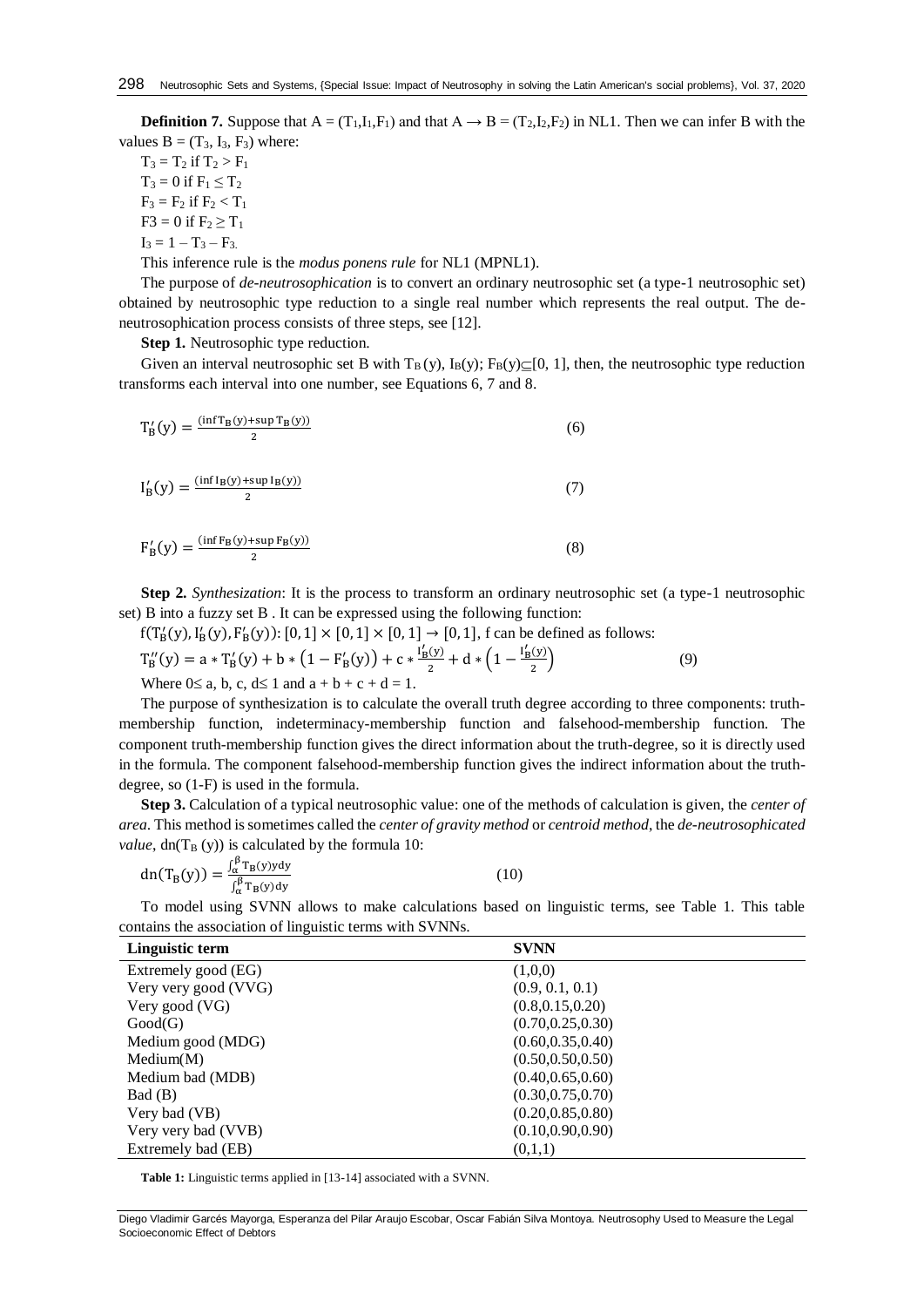## **3. Results**

This section is devoted to expose the method of Neutrosophic logic used to measure the legal and socioeconomic effect of debtors. Finally, we provide the results of the case study.

To measure the legal and socioeconomic effect of debtors using neutrosophic logic, the scale defined in Table 2 will be taken as linguistic variables. These indicators are:

Ind<sub>1</sub>: "Job stability"

Ind2: "History of previous debts"

Ind3: "Consistency in payments of previous debts".

The legal and socioeconomic evaluation of debtors is the output variable. It was defined that each of these input or output variables will have associated the labels of Low, Medium, High and Excellent. To assess the impact that linguistic labels have on the output variable, see Table 2.

| Label     | Impact                              | <b>SVTNN</b>                                      |  |  |
|-----------|-------------------------------------|---------------------------------------------------|--|--|
| Low       | Debts can be paid in several months | $\langle (-1, 0, 4, 5); 0.60, 0.35, 0.40 \rangle$ |  |  |
| Medium    | Debts can be paid in one month      | $(4, 5, 6, 7)$ ; 0.80, 0.15, 0.20)                |  |  |
| High      | Debts can be paid in one week       | $(6, 7, 8, 9)$ ; 0.85, 0.10, 0.15)                |  |  |
| Excellent | Debts can be paid immediately       | (8, 9, 10, 11); 1.00, 1.00, 1.00)                 |  |  |
| -----     |                                     |                                                   |  |  |

**Table 2.** Impact of the input and output variable labels, and their associated SVTNNs.

Using the assessment of experts in the field, we defined the production rules. These rules guarantee that the evaluation of the legal and socioeconomic effect of debtors is always largely determined by the lowest evaluation obtained in the input indicators:

**R1:** IF  $Ind_1$  is low AND  $Ind_2$  is low AND  $Ind_3$  is low, THEN "the legal and socioeconomic effect of debtors" is low.

**R2:** IF Ind<sub>1</sub> is medium AND Ind<sub>2</sub> is medium AND Ind<sub>3</sub> is medium, THEN the "legal and socioeconomic effect of debtors" is medium.

**R3:** IF Ind<sub>1</sub> is high AND Ind<sub>2</sub> is high AND Ind<sub>3</sub> is high, THEN "the legal and socioeconomic effect of debtors" is high.

**R4:** IF Ind<sub>1</sub> is excellent AND Ind<sub>2</sub> is excellent AND Ind<sub>3</sub> is excellent, THEN "the legal and socioeconomic effect of debtors" is excellent.

Figure 1 shows the general scheme of neutrosophic logic to measure the legal and socio-economic effect in debtors.



**Figure 1.** General scheme of the neutrosophic logic of the proposed method.

This is the algorithm for using the method:

- 1. The input values are the evaluation of x for the three indicators Ind<sub>i</sub>  $(i = 1, 2, 3)$  using the linguistic scale in Table 1, then, the values of SVTNNs are associated, let us call them  $\tilde{s}_1$ ,  $\tilde{s}_2$ , and  $\tilde{S}_3$ .
- 2. Apply the accuracy index of Equation 10, for each of the values  $\tilde{s}_1$ ,  $\tilde{s}_2$ , and  $\tilde{s}_3$ .

$$
A(\tilde{a}) = \frac{1}{16} [a_1 + a_2 + a_3 + a_4](2 + \alpha_{\tilde{a}} - \beta_{\tilde{a}} + \gamma_{\tilde{a}})
$$

We call these crisp values as  $s_1$ ,  $s_2$ , and  $s_3$ .

3. Evaluate  $s_1$ ,  $s_2$ , and  $s_3$  in the four rules, and apply the de-neutrosophication method, which consists in the following:

3.1. Truncate for each rule R1, R2, R3, and R4, the SVTNNs according to the obtained values  $s<sub>1</sub>$ ,  $s<sub>2</sub>$ , and  $s<sub>3</sub>$ , as it is usual in fuzzy systems. Thus, new single-valued neutrosophic sets are obtained for the premises.

) (11)

Diego Vladimir Garcés Mayorga, Esperanza del Pilar Araujo Escobar, Oscar Fabián Silva Montoya. Neutrosophy Used to Measure the Legal and Socioeconomic Effect of Debtors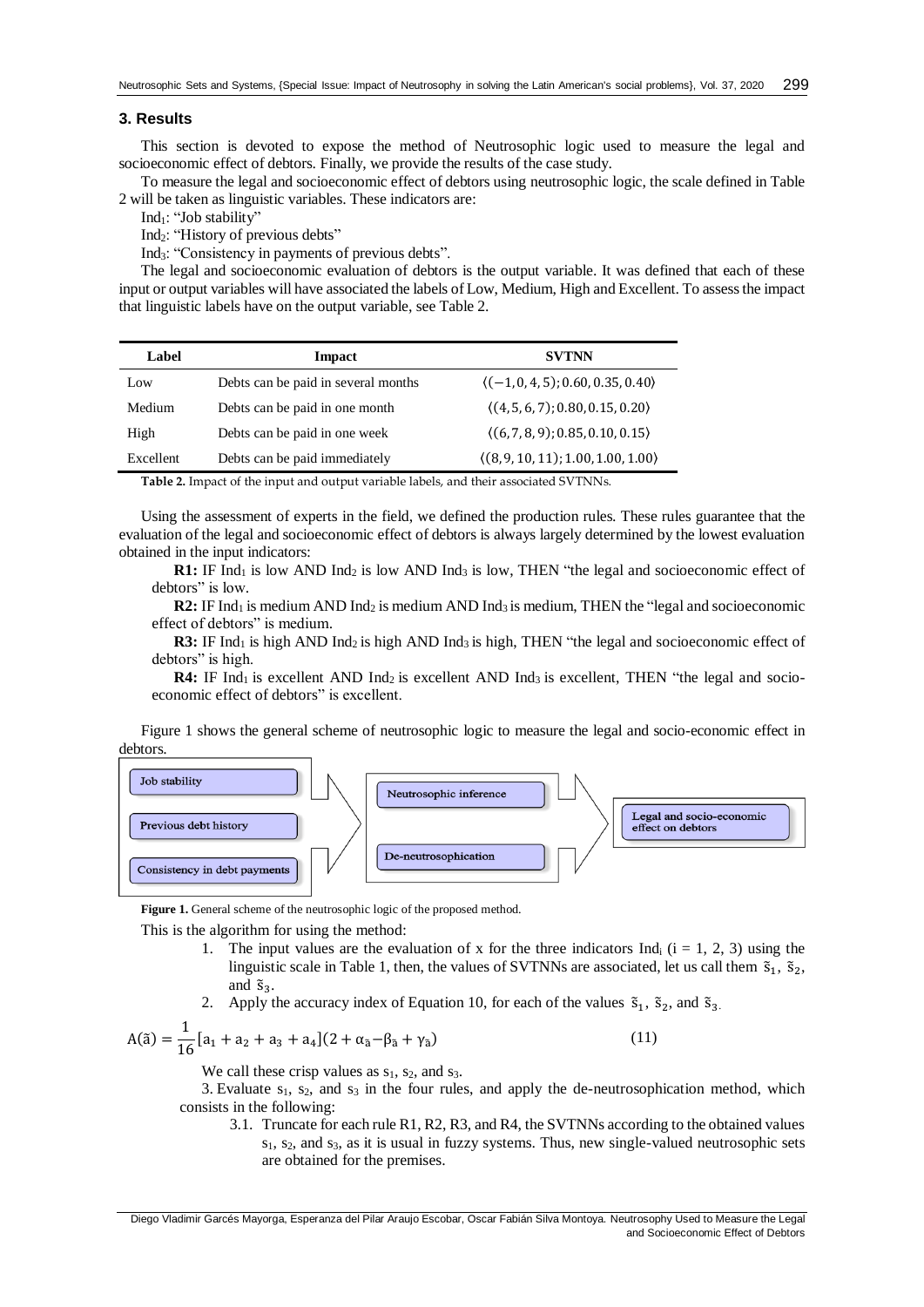- 3.2. Apply the steps of a fuzzy system method (Mamdani fuzzy model, Sugeno fuzzy model, etc.) for each truthfulness, indeterminacy, and falseness, independently. The defuzzification step is not applied. Then, a neutrosophic set B is obtained.
- 3.3. Apply to B the de-neutrosophication algorithm previously described. The output is the evaluation of the evaluations using the four rules. It is crisp value, let us call it v.
- 3.4. The linguistic term is obtained evaluating v in SVTNN shown in Table 1, and associating it with the linguistic term where v is a maximum using formula 12.

$$
S(T, I, F) = \frac{1}{3}(2 + T - I - F)
$$
 (12)

Where, T is the truth value of v, I is the indeterminate value and F is the false value, when v is evaluated in the SVTNN of Table 1.

To evaluate the results of the present investigation, an experiment will be carried out. The main objective of the experiment will be to demonstrate the applicability of neutrosophic logic based on user experience to measure the legal and socioeconomic effect on debtors. To do this, the process will be tested based on the location of the Pastaza canton. Once this process is completed, the results of the experimentation will be discussed.

One enterprise of the Pastaza canton, let us call it E, is evaluated in the three indicators, the results are shown in Table 3.

| Linguistic Variables\Label                   | Low | <b>Medium</b> | High | Excellent |
|----------------------------------------------|-----|---------------|------|-----------|
| 1 - Job stability                            |     |               |      |           |
| 2- Previous debt history                     | X   |               |      |           |
| 3- Consistency in payments of previous debts | X   |               |      |           |

**Table 3**. Degrees of membership of input values to neutrosophic sets.

We obtained  $s_1 = s_2 = 0.92500$ ,  $s_3 = 3.3687$ . After applying the proposed method we obtained  $v = 1.29816$ . Which is associated with the linguistic term Low, thus, the legal and socioeconomic effect of debtors of E is low.

# **Conclusions**

The neutrosophic logic theory applied to perform the analysis and evaluation of the Socioeconomic and Legal Effect generates and delivers accurate data compared to other qualitative methods. This gives the main managers in charge of administrative and economic management the possibility of a better interpretation, free of other subjectivities. Once the research results have been analyzed, a method of evaluating the legal and socioeconomic effect is obtained, contributing to a tool for the analysis of the phenomenon using neutrosophic logic capable of quantifying the variable under study. Neutrosophic logic guarantees an alternative for the development of systems and tools that support business and administrative decision-making for the analysis of different phenomena.

### **References**

- <span id="page-5-0"></span>1. A. K. Usman, *Theory and practice of International economic law*: Malthouse Press, 2017.
- <span id="page-5-1"></span>2. E. Bermeo, "Determinants of financial inclusion: results of multilevel analyses," University of Bristol, 2019.
- <span id="page-5-2"></span>3. P. R. Yuniarto, "Indonesian Migration Industry in Taiwan: Some socio-economic implications and improvement challenges," *Jurnal Kajian Wilayah,* vol. 6, no. 1, pp. 17-33, 2016.
- <span id="page-5-3"></span>4. M. Goldmann, "The Law and Political Economy of Mozambique's Odious Debt," *Available at SSRN 3513651*, 2019.
- <span id="page-5-4"></span>5. A. L. Moncayo, G. Granizo, M. J. Grijalva, and D. Rasella, "Strong effect of Ecuador's conditional cash transfer program on childhood mortality from poverty-related diseases: a nationwide analysis," *BMC public health,* vol. 19, no. 1, pp. 1132, 2019.
- 6. C. Vasco, and A. Sirén, "Correlates of wildlife hunting in indigenous communities in the Pastaza province, Ecuadorian Amazonia," *Animal Conservation,* vol. 19, no. 5, pp. 422-429, 2016.
- 7. N. B. Hernandez, M. B. Ruilova Cueva, and B. N. Mazacón, "Prospective analysis of public management scenarios modeled by the Fuzzy Delphi method," *Neutrosophic Sets and Systems,* vol. 26, no. 1, pp. 17, 2019.